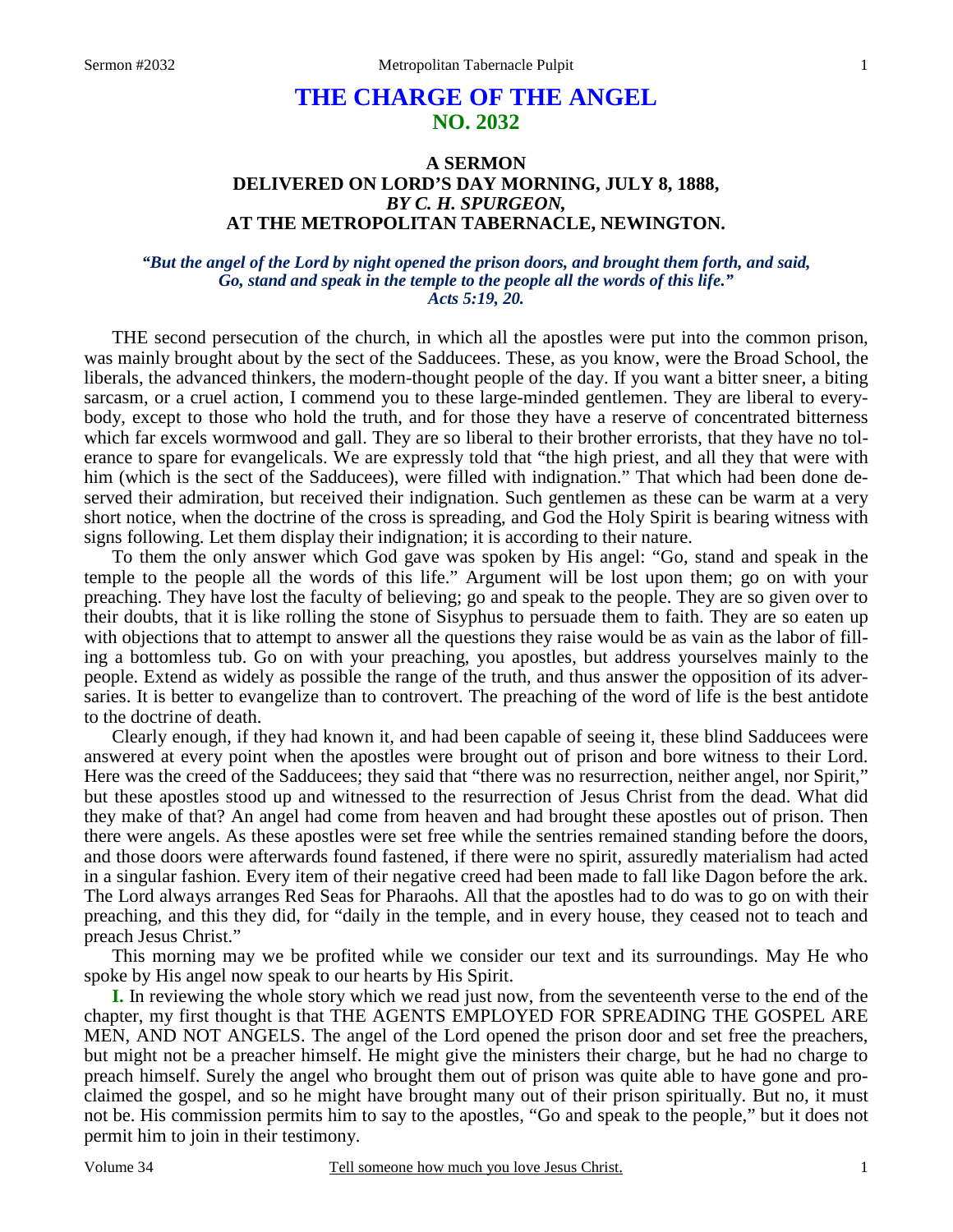I think that almost with reluctance the angel of the Lord returned to his Master, and left the chosen men to go upon their blessed errand. As our Lord took not on Him the nature of angels for man's redemption, so neither does He employ the agency of angels for man's conversion. I feel glad that, in the preaching of the everlasting gospel, angels are not our competitors, at this present time at any rate. "Unto the angels has He not put in subjection the world to come, whereof we speak." They are ministering spirits, but they have not received the Holy Spirit anointing them to the ministry of Christ.

This divine choice of human instrumentality *puts honor upon manhood*. Those redeemed by the blood of Christ are men, and their redemption from sin by power is to be instrumentally accomplished by men. The great fight which began in the Garden of Eden is to be waged by men even to the end. The conquest of the revolted world is to be achieved by men under the leadership of the all-glorious Son of man. You see your calling, brethren. I pray you, everyone, to preach the gospel in your vocation, but especially would I plead for zeal with those whose very vocation it is to preach the gospel. What a vocation is ours! What can be more honorable? What more responsible? To rule empires is a trifle compared with speaking to the people all the words of this life. "Lord, what is man, that You are mindful of him? And the son of man, that You visit him?" You make him higher than the angels in this respect, that out of his mouth You have ordained strength because of Your enemies. Such honor have all the saints, for they may all either teach or preach Jesus Christ.

My dear hearers, you may be yourselves grateful that this ministry is committed to men, because *it is a condescension to human weakness.* Imperfect as human ministers are, we are better preachers to you than angels could be. We cannot sing with their celestial melody, nor charm you with their seraphic eloquence, but we have a sympathy with you which they cannot feel, seeing they are not compassed with infirmities, nor humbled by imperfections. We know your sins, your sorrows, your struggles. We know the roughness of the road you travel, for we, too, came in at the wicket-gate, and have floundered in the Slough of Despond, and scrambled up the Hill Difficulty. We can have compassion, and give direction learned by experience. I suppose an angel would command a very large congregation for a time, but, after a while, you would feel that there was something alien and distant about the manner of his teaching. You would be awed rather than comforted. A being altogether superior to yourselves would before long drive you to cry for your old minister again, with lips of clay and heart of love. You would prefer our feeble pleadings to the more glorious, but less brotherly, address of an angel from heaven.

God's use of the ministry of men is honorable to men, and it is condescending to men, and surely it *is a blow at Satanic pride*. The Prince of the power of the air might have felt proud to contend with angels, finding in them foemen worthy of his steel, but when the Arch-enemy sees before him no combatant but a man sent of God, he feels like Goliath when he saw David, a youth and ruddy, approaching him with a sling and a stone. Disdaining such an adversary, I hear him cry, "Am I a dog, that You come to me with staves?" Yes, Satan, you are no better than a dog, and we come against you in the name of Jehovah of hosts, the God of the armies of Israel, whom you have defied. By humble, truth-speaking, earnest men the Lord turns the battle, and routs the forces of error, that the old Serpent may still feel the foot of the seed of the woman upon his head. He thought he had made an easy prey of man, but it shall be by man that the enemy shall be driven back to his infernal den with defeat. By man came death, and by man came also the resurrection of the dead, which glorious fact is proclaimed by man, to the eternal shame of him that has the power of death, that is, the devil.

To work by men *must bring special glory to God.* The weaker the instrument, the more honor to the worker. I like to think, whatever I may feel driven to believe from Scripture, that the great fight between good and evil will be so fought out that the Lord shall conquer by feeble men even to the end. The omnipotence of God will be glorified in the insignificance of the agents by whom He will achieve the everlasting triumph. Those first apostles brought all the more glory to God because they came from the fishers' nets, and were called "unlearned and ignorant men." The weakness which men despised compelled them to confess that the power which they wielded was divine. The Spirit of God who spoke by them found in them no fancied wisdom to obstruct His impulses. If the Lord will graciously use us poor ministers to the end, it will wonderfully illustrate His wisdom and power. Somebody once said that it proved the divinity of our holy religion that it survived ministers, and there was a good deal of truth in the remark. How I have wondered that this congregation has survived me! And I think we may wonder that as a whole the gospel survives its advocates. We are poor tools. I do not refer to you, brethren, from Amer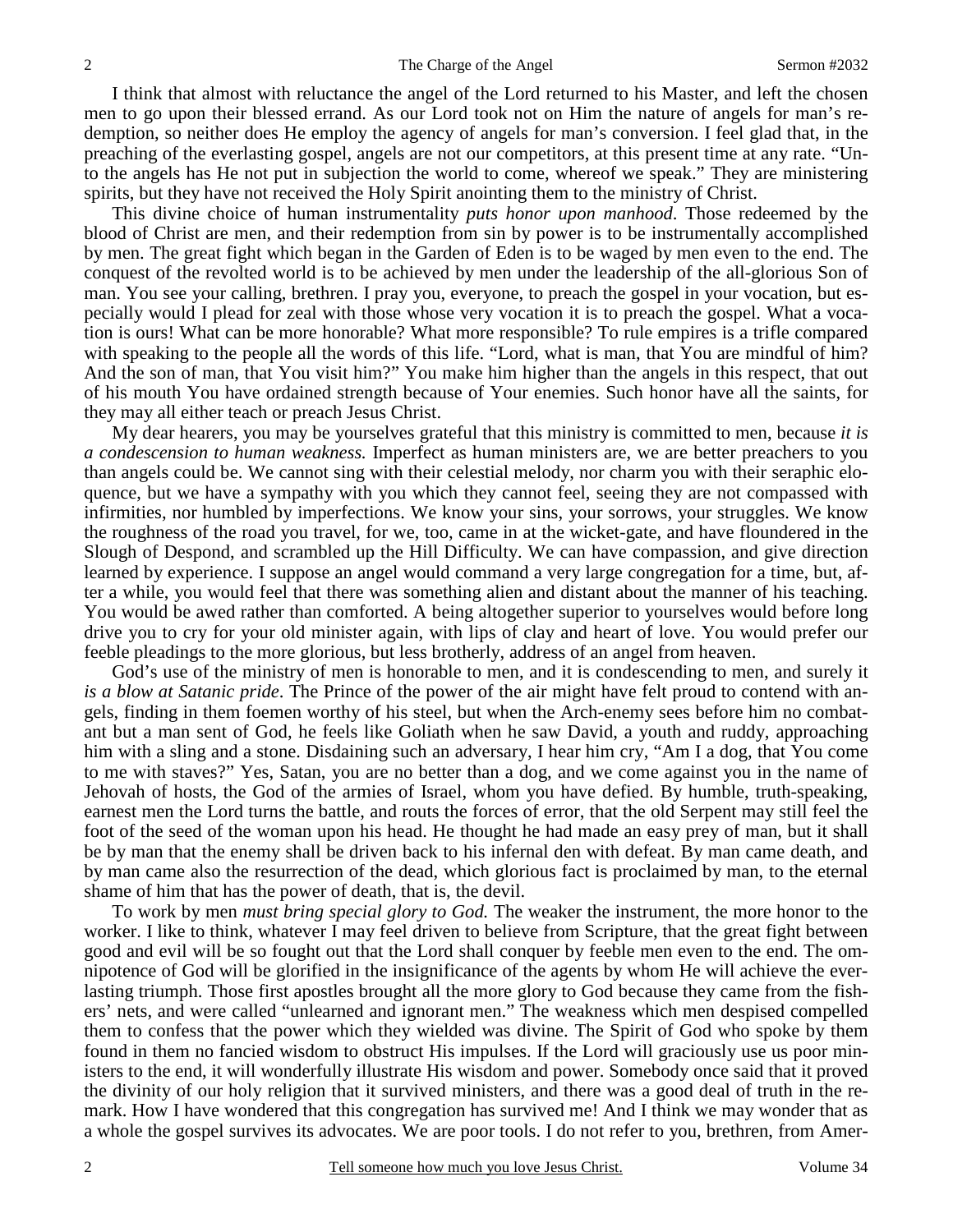ica, but I mean all of us in England, and specially myself. We are poor tools after all, and if God uses us to save sinners and sanctify saints, He must certainly have all the glory of it. Brethren, the Lord has used us, blessed be His name! He has used us; we should give the lie to manifest facts if we were to deny it. Brethren, the Lord means to use us. He has said, "Lo, I am with you alway, even unto the end of the world."

I cannot help adding that the employment of men as soul-winners *gives a tender joy to the heart of Jesus.* It pleases the Lord Jesus Christ that God should use men, for He Himself is a man. God, as He is, blessed forever, yet is He most truly man, delighting in humanity, and pleased to see men called to a work of so much glory and honor. He loves to bless men and to see them made a blessing. He delights to see the many brethren used in their measure in the same way as Himself, the First-born. The Lord Jesus must take great pleasure in the attempts of His servants to seek and to save souls, for they are learning to be shepherds like Himself. When our King, Edward III, heard that the Black Prince was having a hard battle with the French, he smiled to think that his son was in a place where he could show his valor. When he was entreated to send reinforcements, he refused, for he wished his son to have the undivided honors of the day. The Lord Jesus, the Captain of our salvation, puts some of His chosen into places of great peril, and He does not seem to send them all the help they could desire, in order that they may prove their faith and consecration, and thus earn their spurs. He takes a brotherly pleasure in the courage and faith which He Himself has worked in them. All the valor of Christ's soldiers is given them by Himself, and all that it achieves is to be attributed to Him, yet He finds joy in seeing them exercise their graces. Like a father delights to see his boy take prize after prize at the University, like a friend delights to see his friend elected to one honorable position after another, so does Jesus rejoice in the honors earned by His servants in the field of service. When we save a soul from death, Jesus, the Savior, rejoices in the deed. When we thus cover a multitude of sins, Jesus, the sin-bearer, sees of the travail of His soul. The father in the parable was glad when his prodigal son was found, but he would have been gladder still had a brother found him. Our Lord Jesus desires to make us happy with that which makes Himself happy, and so He sends us out to win souls.

All these are good reasons why the Lord should employ men and women to spread the gospel rather than cherubim and seraphim. Dear friends, do you not think that the angels must often wonder at us? When they see men eager upon politics and negligent of souls, are they not astonished? Do they never say, "We wish the great Lord would let us go and speak to perishing souls. We would speak with all our hearts"? Do they not sometimes say to one another, "What are these men doing? Do they disdain their high calling? God has given to them the great privilege of preaching and teaching His holy word, but they do not care to do it. They speak as if they were half asleep. Where is their zeal for God, their love to men, their earnestness for Christ"? Brethren, these holy spirits must feel ashamed of us! True, they are our servants, and bear us up in their hands, lest we dash our feet against a stone, but must they not sometimes wish that we were stronger on our feet, and were more eager to dash our hands against the enemies of God? We are carried as invalids, when we ought to be fighting like champions. I charge you by the angels of God, who are not permitted to touch this holy work, preach the word, be instant in season, out of season. Preach with a vigor worthy of the divine exercise. Preach the word in some such style as you would expect from those who are bought with the precious blood of Jesus.

So have I spoken to you who are men. As for you, O angel of God, you have opened the prison doors and set free the men of God, but you must now go back to Him that sent you. Bright Spirit, I dare not offer you my pulpit. Feeble as I am, I must do the preaching. Oh, that your Lord and mine may help me, and enable me to make full proof of my ministry! Farewell, angel of God, go your way!

**II.** Secondly, THESE MEN ARE TO TEACH THE PEOPLE. All the words of this life they are to speak.

*The manner of their teaching is hinted at*—they are to do it promptly, yes, immediately. "Go," says the angel, "go. Do not linger here. Go at once." They did go, so that they were in the temple courts early in the morning. The first beams of the sun that were reflected from the golden roof met their eyes. The first worshippers in those hallowed courts heard the apostles testifying of Jesus and His love. O dear servants of God, let us run with the glad tidings. "The King's business requires haste." The first moment we can get man or woman to listen to us, let us speak the living word which we have learned at the feet of Jesus.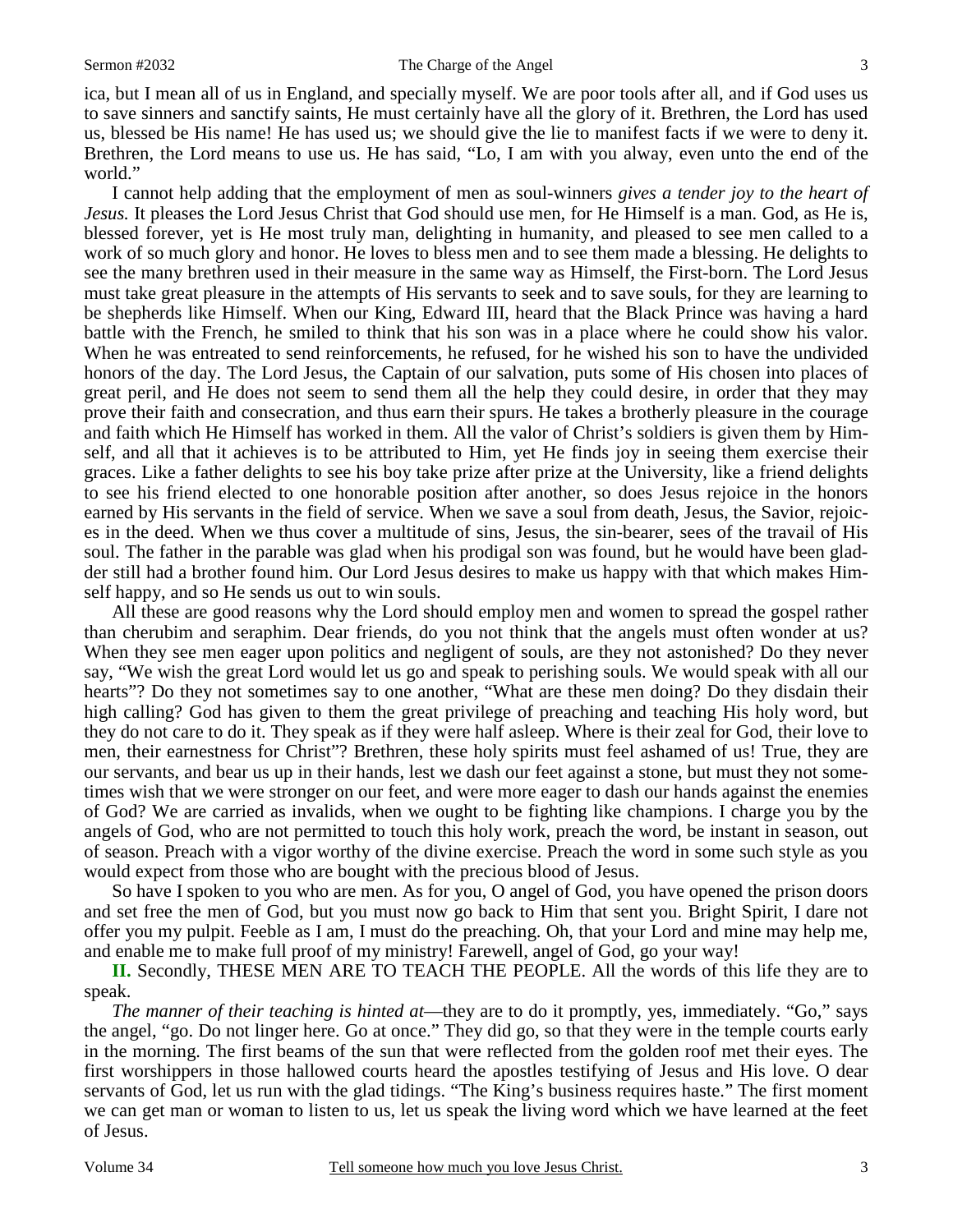They were to make this their primary business. "Go," said the angel, "before anything else, this is your chief employ." I should have been tempted to linger a little just to find out how the angel released the prisoners. He had opened the doors, so we are told, but yet they were found closed and fastened when the officers came, and the sentries had not left their posts. Here is a mystery; I should like to clear it up. Are there not many such mysteries? But the command is pressing and peremptory, "Go, speak to the people." "Let me tarry; one does not see angels every day. Let me stay and take in a more complete idea of the heavenly stranger. Indulge me with a little conversation with one who has seen my Lord. There are a great many questions which I would gladly have answered." Dear fellow-worker, we perhaps are tempted to study very deeply into mysterious points which do not minister to profit; let us, then, hear the angel say, "Go, speak to the people." Let us keep our thoughts to that gospel which we are sent to preach. "The words of this life" will furnish ample scope for all our powers; let us not wander into endless debates which are rather for curiosity than salvation, and tend rather to gratify our taste than to accomplish our life-purpose. The first and chief business of the man of God is, "Go, stand and speak to the people." However simple the speaking, it may be rather talk than oratory; this is our one great business here below.

It is clear from the text that they were to take a conspicuous place and speak boldly, "Go, stand in the temple." Go where the Sanhedrim holds its sittings, where the high priest and his Sadducean comrades are on the watch. Let not the danger hinder you. Go where all can see you; stand up and stand out. Wherever the people are, there let your voices be heard. Be there perseveringly, taking your stand, and keeping it till removed by force. The object was to make the gospel known, therefore, let them go to headquarters, let them stand in the chief place of concourse, let them be in the resort of the devout, let them challenge the observation of pilgrims from every corner of the land. Brethren, it is not ours to hide in holes and in corners, our gospel is like the sun, whose line has gone out through all the earth. Let us not speak timidly, for we have not received the spirit of fear, neither will we hide our candle under a bushel. We are to publish the tidings of that life from the dead which has brought life for the dead.

*The persons for whom this preaching is designed are mentioned,* "Speak into the people." "Unto the people," that does not mean the poor to the exclusion of the rich, or the many to the exclusion of the few. The expression is most comprehensive, and embraces both the masses and the classes. If the men of the council would hear them, let them speak to them. They did so, alas! With small result. This is a truly gospel word of command, for the gospel is glad tidings to all people, and it is to be preached to every creature under heaven. A restricted audience is not an evangelistic idea. Go and speak unto the people, then, to all sorts of people, to everybody. Let not a soul escape if you can help it, for your mission is to all mankind. O, gospel fisherman, spread the great seine net, which will encompass a great multitude of fishes, and with diligence draw it to shore.

If we take the word "people" in its popular sense, it has a lesson to all who teach the word. Some aim at the intellectual; let us speak to the people all the words of this life. A minister whose congregation numbers about forty all told rejoiced in the smallness of it, because he professed that a greater work could be done with a few than with a large number. In answer, a friend suggested that he should infer from that statement that a greater work could be done with no people at all. This reduced the hypothesis to an absurdity. "I am sure," said one, "that the better a man preaches the smaller his congregation will become." This shows what a large number of very excellent preachers we have in London. But our business is to reach the people somehow. To obey the text, we must "Go and speak to the people." They need it; are they not perishing for lack of knowledge? The gospel is adapted to their needs and capacities—it is simple, suitable, seasonable, saving. The people will receive it. If the poor have the gospel preached to them, they will hear it. God inclines the hearts of the multitude to hearken. We read of Jesus, that "all the people were very attentive to hear Him." Moreover, the people retain the truth when they receive it. Note this fact in history; the Reformation in Spain was among the nobility, and it was the same in Italy, and the work soon subsided. In England the common people received the truth from Wycliffe, and it never died out. If you wanted to burn a haystack, you would set it alight at the bottom, and if you want a whole nation to feel the power of the gospel, it must first be received by laborers and artisans. The martyrs of England were largely taken from weavers and such like. The people love the man "chosen out of the people." The Bible is their charter, the gospel is their estate, and when they know it, they will retain it with heroic constancy. What is more, they will spread it. Christ's first preachers were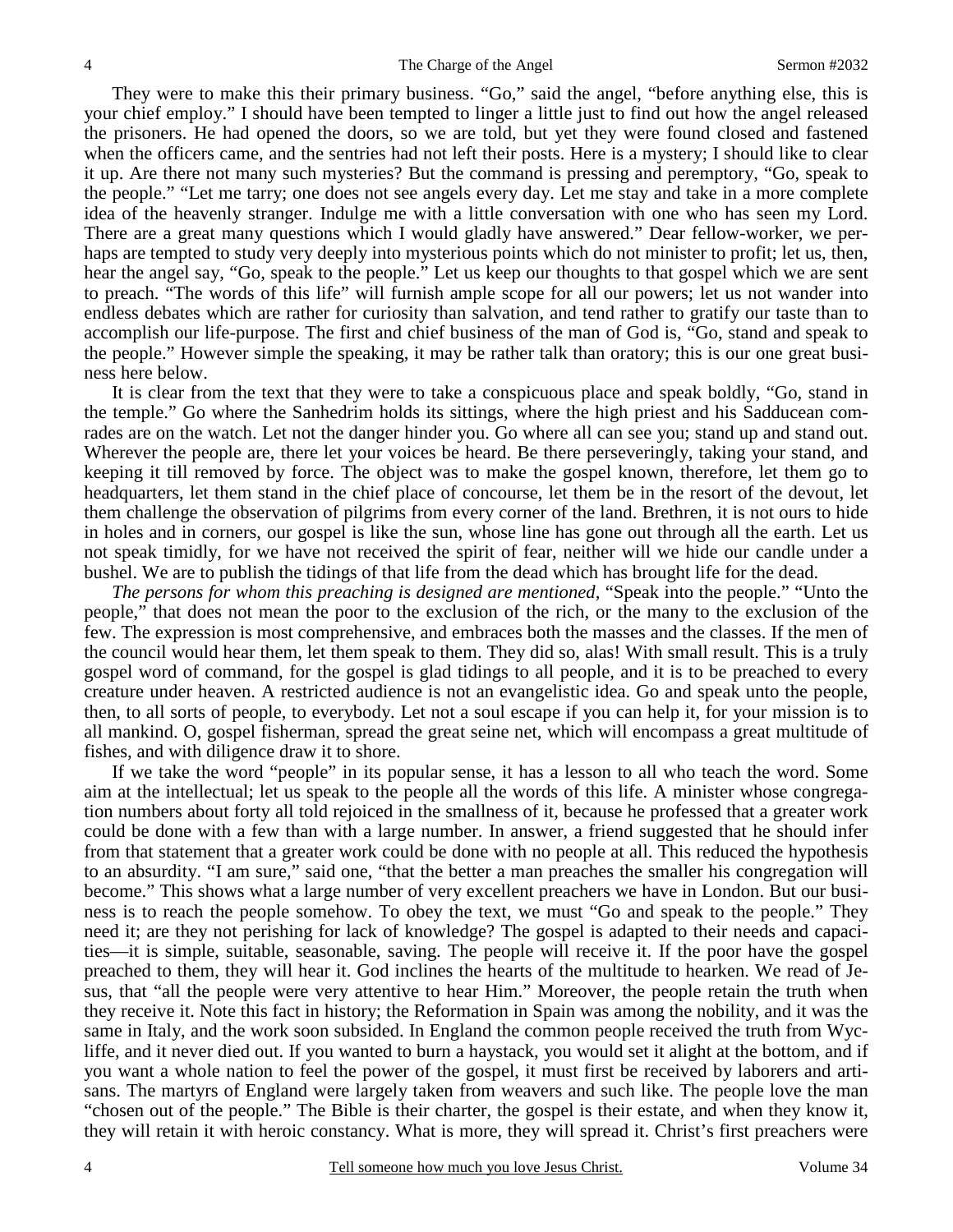#### Sermon #2032 The Charge of the Angel

5

of the people and in the streets of London today, and in the Sunday schools of England today, you will find that the people are to the front in holy work. We are glad to see the noble, the great, the rich, the cultured dedicated to our Lord, but, after all, our chief hope lies among the people.

The angel even mentioned *the place to which they were to go,* "Go, stand in the temple." It was the most public place in all Jerusalem, therefore, "Go, stand in the temple" rather than in a private house. It was the likeliest place to find attentive hearers; the noise of the sheep market and the bazaar would be absent. Those who came early would probably be among the most devout. "Go, stand in the temple." But when they were bidden to stand in the temple it meant that they were to stand in any place and every place where an audience could be gathered. So they understood it according to the last verse of the chapter, "Daily in the temple, and in every house, they ceased not to teach and preach Jesus Christ." Fellow workers, our business is to speak to the people concerning eternal life, and we must see that we do it. If in this great house so many will gather that the utmost capacity of my voice is used up, this is the place for me to preach in, but if the people will not come here, I must go after them. We must take public halls and assembly rooms; we must even hire theatres and music halls, or stand in the streets, for we must speak to the people. As men enlightened from on high we must carry the light to the eyes of men. We must carry bread to the hungry, and healing to the diseased. If not by one style of speaking, yet by another, we must so speak as to be heard; it is of no use to go on droning to empty pews, or holding forth to bare walls. We *must* get at the people. This is what the angel bids us do. "Go," said he, "speak to the people all the words of this life."

**III.** Thirdly, THIS MESSAGE IS DESCRIBED: "Speak to the people all the words of this life." Our teaching, if we are true to Christ, will be not only a doctrine, but a life. The high priest conceived that they preached doctrine, for he said, "Ye have filled Jerusalem with your doctrine." Yet it may as truly be called life as truth. The Christian religion is like Christ—way, truth, and life. We have to preach "words of life," truth which brings life, feeds life, and perfects life. We are to preach all the great truths which concern eternal life.

What are the "words of this life"? If I had to give a short list of them, I should say, the first word of this life is *"Jesus Christ,"* for in the forty-second verse we read, "They ceased not to teach and preach Jesus Christ"; Jesus has the words of eternal life. We preach His Deity, His manhood, His offices, His sacrificial death, His resurrection, and everything about Him. We preach Christ crucified, and if we did not, we should not speak the words of life.

The next word to use would be *"atonement."* There is no preaching "the words of this life" except we preach the sacrificial death of the Son of God. The apostles boldly spoke of our Lord's death, for they said to the council, "Whom you slew and hanged on a tree." They had mentioned the precious blood, for the high priest said, "You intend to bring this man's blood upon us." Leave out the satisfaction made by Christ for sin, leave out the doctrine of a real and effective substitution, and you have left out of the gospel "the blood which is the life thereof." "The words of this life" are not preached to the people where the cross is put in the background.

The next word, to my mind, would be *"resurrection."* This they preached very fully, saying, "Him has God raised from the dead." The resurrection of Christ secured the justification of believers, and also guaranteed their resurrection from the dead by virtue of their union with Him. If the resurrection were more fully preached at this time, I am confident that it would be a powerful means of conversion.

Nor could the apostles forget *"regeneration."* They would echo their Lord's words, "You must be born again." This new birth is possible to you, for "He that sat upon the throne said, Behold, I make all things new." Leave out the doctrine of the new birth, and you have left out one of the cardinal "words of this life."

Then comes *"faith."* What a word is this! "Without faith it is impossible to please God." "By grace you are saved through faith." He who does not preach justification by faith has not begun to preach "the words of this life." He that believes in Christ has everlasting life, but without faith all is death.

The sixth out of seven words is *"indwelling."* The Holy Spirit comes into the heart, and abides there, working sanctification within, and producing holiness without. "Without holiness no man shall see the Lord," and if holiness is not preached as the effect of the indwelling Spirit of God, "all the words of this life" are not spoken to the people.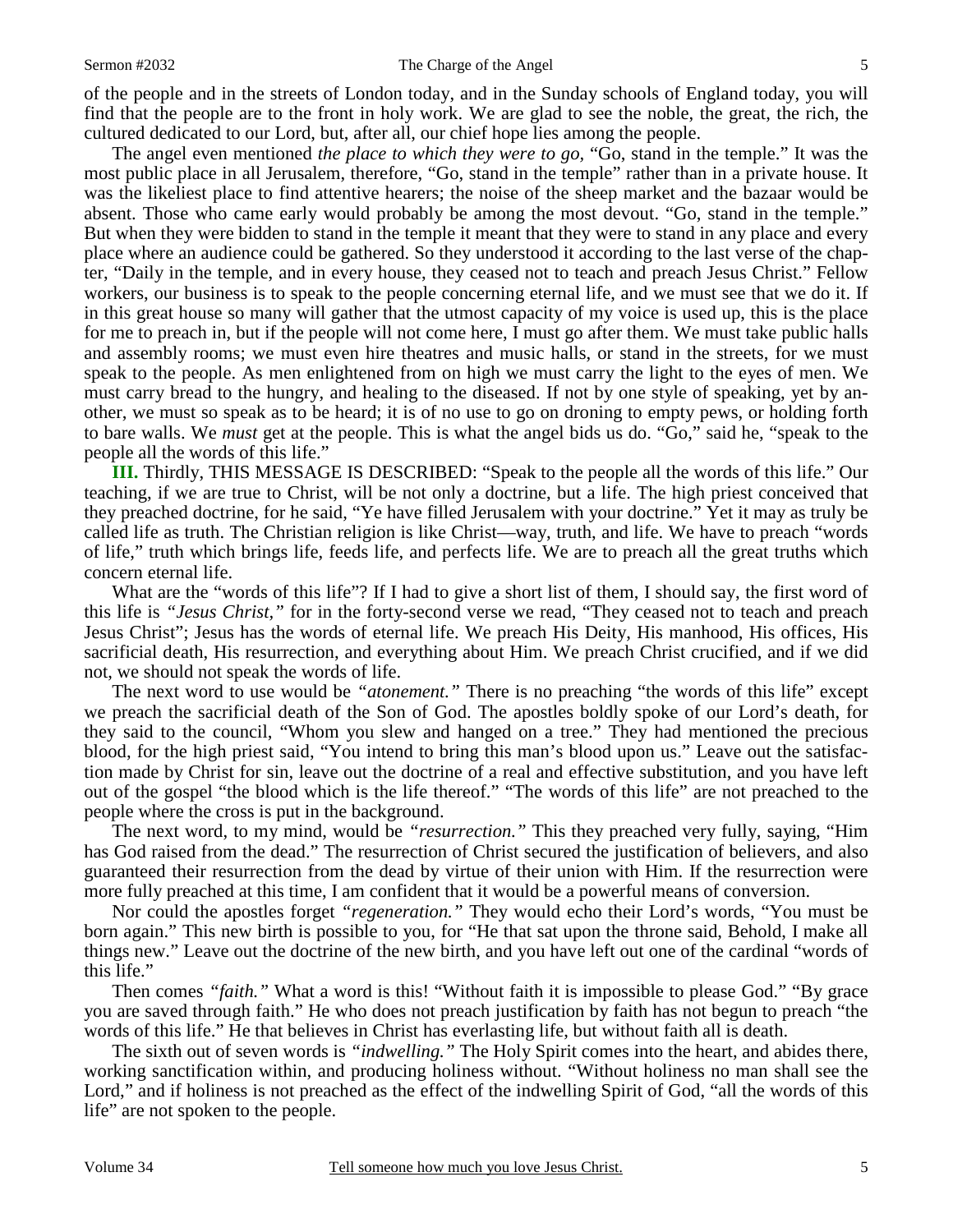Then comes the doctrine of *the eternal life;* that the life given by the Holy Spirit never dies. "The water that I shall give him shall be in him a well of water springing up into everlasting life." This eternal life is seen here in the perseverance of the saints; it is seen hereafter in their immortality and endless glory. To leave out this would be to leave out the grandest of "the words of this life."

If you desire another outline of the gospel, I would refer you to Peter's little address to the council. Read at the twenty-ninth verse. Here is *the principle of this life:* "We ought to obey God rather than men." He, who gets this life into him, will be under law to God, and when that law goes counter to the authority of man, man's law will go to the wall. God is supreme to the man who has this life; he lives as an obedient child of God.

The next great truth mentioned by Peter is *the cause of this life*. He declared the death of Christ— "Whom you slew and hanged on a tree," that followed by His resurrection—"The God of our fathers raised up Jesus," that followed by His ascension to glory—"Him has God exalted with His right hand." These are historical facts which contain vital doctrines. We must keep on hammering away at this; Jesus died, rose again, and rose to heaven to make intercession for us, because of all this there is life for the sons of men. There is no teaching "all the words of this life" unless these three great facts flame out like the stars of heaven, and are made to be essential to our eternal life.

Then comes *the manner by which we receive this life,* namely, as a free gift. Jesus is exalted "to give repentance." The gift of God is eternal life. Salvation is by free grace and free grace alone. "This life" is never an evolution. Spiritual life does not lie dormant within the dead heart of man; it is an importation from heaven, an implantation by the Spirit. We are quickened by the miraculous working of the Holy Spirit.

Here we have *the beginning of this life,* namely, repentance, a sense of sin, a turning from it, an abhorrence of it; this is the gift of Jesus, and the beginning of the new life.

Then you have *the privilege of this life*—"forgiveness of sin." He that lives in Christ is set free from the guilt of sin by the righteousness of Christ.

Then comes *the evidence of this life*—"whereof we are witnesses." We speak to you of a life which we have felt. We do not talk to you about an imaginary thing; we speak about a fact which we have observed, no, a fact which we have felt. A far greater witness is the Holy Spirit, who, as He converts and sanctifies men, bears the best possible testimony to the truth and life of the gospel.

*The fruit of this life* must also be preached—"whom God has given to them that obey Him." There is no life in Christ apart from obedience to Christ. Obedience is the sure result of our being made to live by the Spirit of God, nor must this ever be forgotten.

Thus have I very roughly told you what you are to preach.

**IV.** But now, fourthly, THE WHOLE OF THE DIVINE MESSAGE MUST BE DELIVERED. "Stand in the temple, and speak unto the people *all* the words of this life." Dear brethren, it is forbidden us to omit any part of the gospel. I am very glad it is, for if we were permitted, we should sometimes shirk the unpopular parts of it. Yet surely it would be very *dangerous* to omit any part of the gospel, would it not? It would be like a physician giving a prescription to a dispenser, and the dispenser omitting one of the ingredients. He might kill the patient by the omission. The worst results follow the keeping back of any doctrine; we may not see those results, but they will follow. Possibly only the next generation will fully display the mischief done by a truth concealed or denied. It would be a dangerous experiment for any one of us to make.

And would it not be *presumptuous* to leave out a word? If we might take away from the testimony, who among us is wise enough to know what to omit?

It is a thousand mercies that we are not left to pick and choose, for this would involve us in responsibilities far too weighty to be borne. It is too *responsible* a business for us to enter upon.

Would not the liberty *be injurious to us?* Would it not encourage pride? Should we not think ourselves somebody if we were allowed to make a selection of the best parts of the sacred message? Surely, he that judges is greater than that which is judged. We should soon imagine ourselves to be far more nearly infallible than the Holy Scriptures.

Would not this greatly *dishonor God?* Would it not suggest that God's gospel is full of superfluities and excrescences, and needs our wisdom to make it perfect? Should we not conclude that the Lord was not as wise as ourselves if He needed our assistance to adapt His gospel to the occasion?

6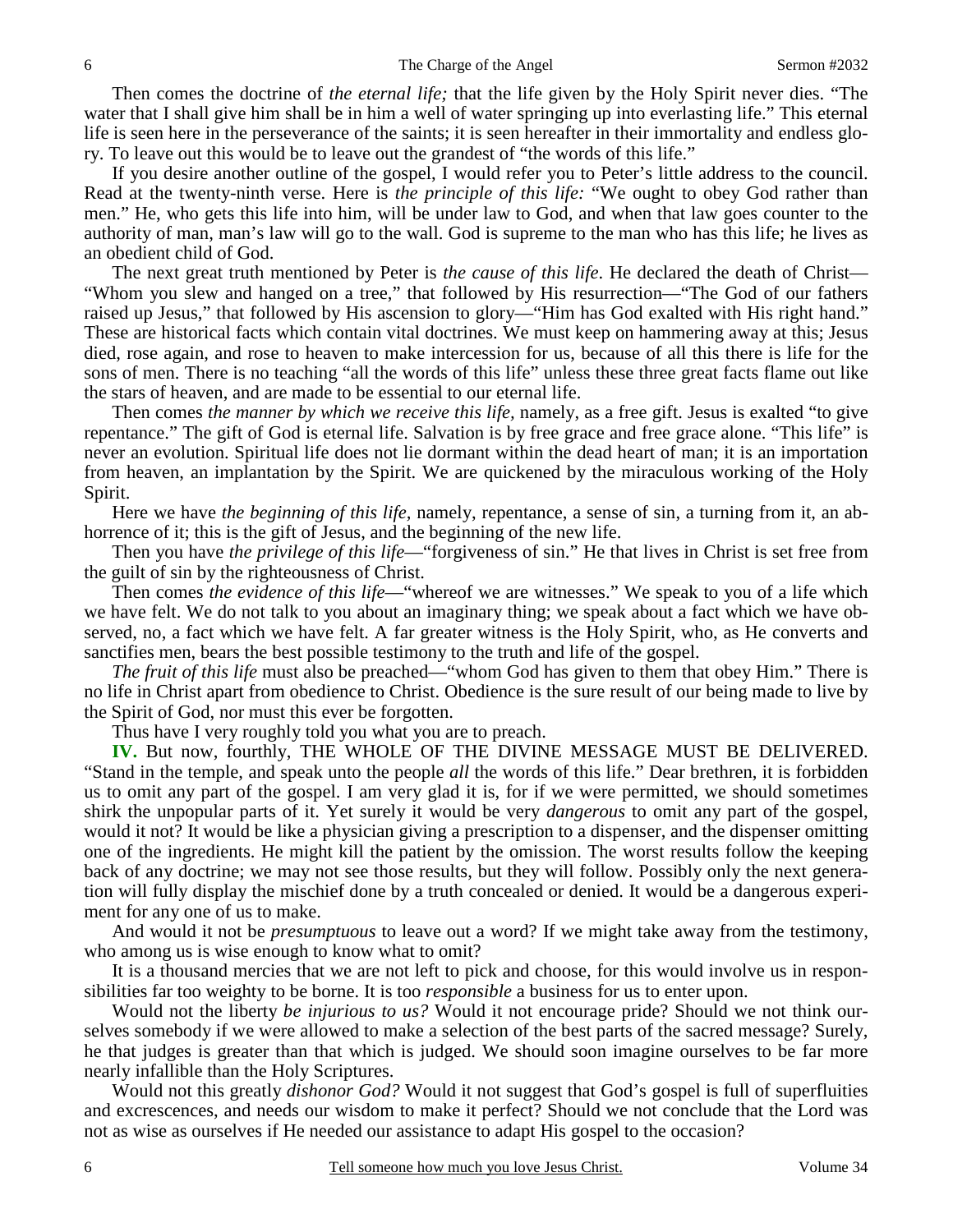Do you not think it would open a very *easy way for another gospel?* If we might omit, we might also add, and I feel sure we should very soon add a great deal which would neutralize and paralyze that of the gospel which remained. If we felt at liberty to leave out something, we should naturally omit that which is offensive, and away would go the tooth and edge of the gospel. That which is offensive in the gospel is just that which is effective. What men oppose is what God uses. If the offense of the cross had ceased, the power of the cross would have ceased also. It is not left to us to cut and carve the doctrine of Christ; we are to preach "all the words of this life."

Have we done so? That is the question. Have we knowingly concealed anything? "Well," says one, "I have not preached *all* the words of this life *to the people,* but I have preached them to a choice company." But you are told to preach them *all to the people*. The doctrine of reserve must not be tolerated among Protestants. We must not make that philosophical division which is expressed in those two ugly words *esoteric* and *exoteric.* This is abolished by the command to preach to the people *"all* the words of this life." We shall get into no end of mischief and dishonesty if we incline to this practice of the Jesuits. We want an open Bible for every eye, and a plain ministry for every ear. We are to preach "the truth, the whole truth, and nothing but the truth" in fair proportions, and to preach this to the people openly.

At the present moment there is a great tendency to be obscure upon the true and proper Deity of Christ. I enjoyed the commencement of the prayer just offered by our dear friend, Dr. John Hall. I enjoyed the whole of it, but I was greatly touched by his lowly adoration of our Divine Lord. The Broad men will say that Jesus is divine, but they do not mean that He is God; they speak of His divinity, but they reject His Godhead. This is juggling with words. I hate deceptive phrases. We believe in the Godhead of Jesus, and worship Him as God. Christ Jesus is either God or an impostor; there is no halting place between the two. He said that He was God, He permitted His disciples to think that He was God, He has left words in Scripture which have made millions believe Him to be God, and he could not have been a good man if, as a mere man, He had produced such an impression and had taken no pains to remove it.

There is also a sad tendency to becloud the truth of man's fall and depravity, but if you do not preach man's ruin, you cannot preach "all the words of this life." You must be clear about his spiritual death, or you will never be right about his quickening into spiritual life. Unless you preach the terrible doom of the wicked, you will never see the greatness of the salvation which comes to us by our Lord Jesus, who has "the words of eternal life."

The work of the Holy Spirit is left too much in the rear by many preachers. Have we not heard of late that certain children do not need to be converted, that the divine life is in them at their birth? Have they not preached education rather than regeneration, evolution rather than conversion? This is not speaking "all the words of this life." It is telling "old wives' fables."

Brethren, have we not also a few about us who will not bear "all the words"? If you preach holiness as the fruits of the new life, they say you are legal. Verily, the results of this life are among the most important of the words which must be spoken to the people. Grace which does not make us hate sin is false grace. We must preach repentance from dead works, and faith which works by love and the people must be told that Christ has not come to save men *in* their sin but *from* their sin. On this we will be clear as the sun at noon.

If there is any other point of truth which is kept back, let us bring it the more forward. Let us insist doubly upon that which others neglect. It needs that the whole gospel be brought before the people, that they may know it, and feel its power. It will involve you in strife and struggle if you resolve on delivering an all-round gospel, but fear not, the Lord will help you, even He who says to you by His angel, "Go, stand and speak in the temple to the people all the words of this life."

I have done when I have asked what we are doing about this. We who are God's people, what are we doing in this matter? Some of us are preaching, are we preaching the whole gospel? Has any doctrine been withheld? Let us bring forth things new and old, and keep back nothing. Let us put every stone into the arch, lest our building come to nothing. Have we also preached these truths as words of life? Have we felt the life in them? Have we expected life to come by them? Our preaching will be very much what we believe it will be, and if we do not believe that God is going to bless it, He is not likely to bless it. If we do not expect to see life created by the living word, we shall preach dead sermons to dead ears.

7